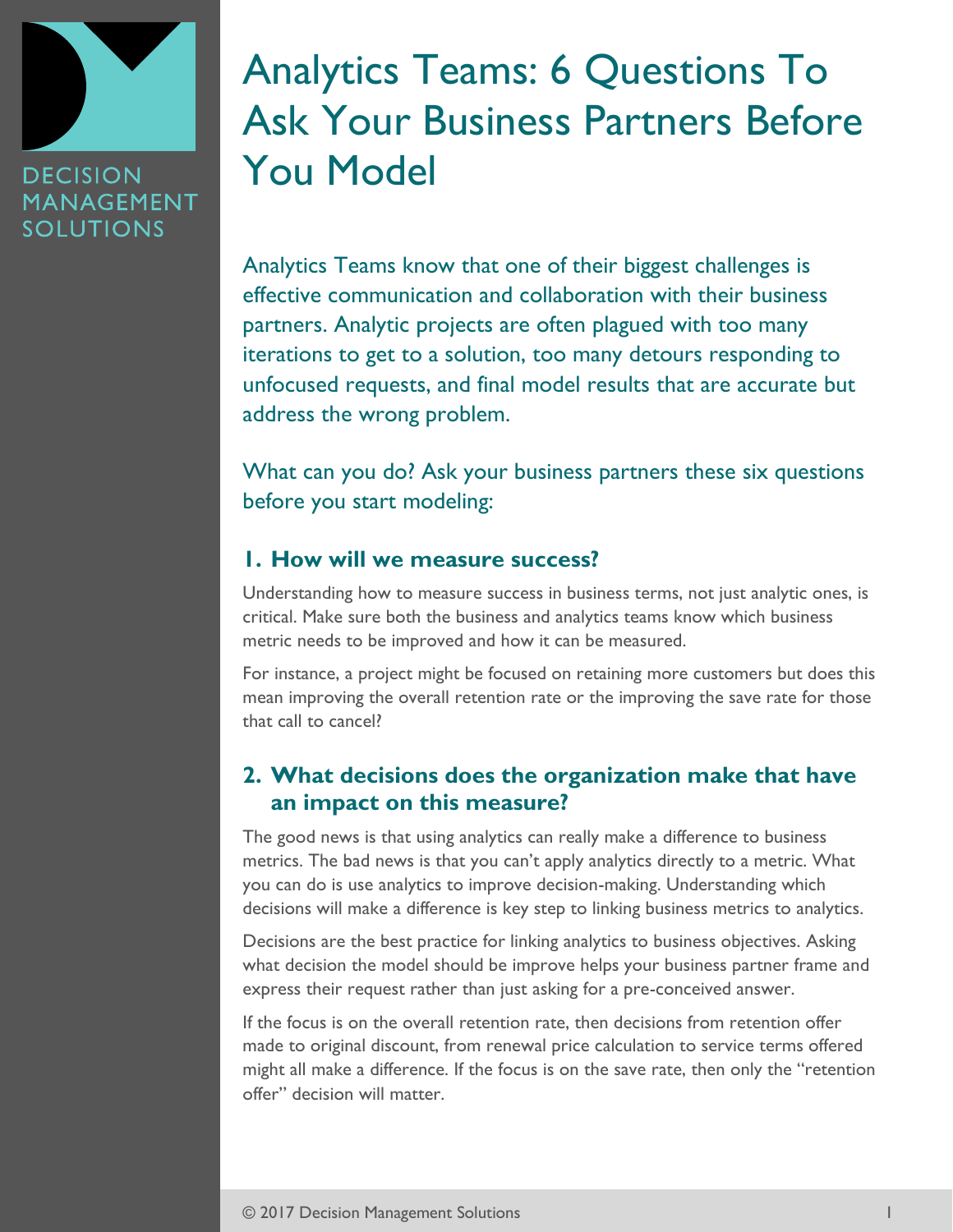### **3. What question has to be answered to make a decision?**

Identifying decisions is necessary but not sufficient–you need to make sure everyone agrees what the decision involves. The best way to do this is to write down the question you have to answer to make the decision and what the possible answers are.

For the retention offer decision, for instance, the question is "Which offer should be made to this customer who has said they want to cancel their service in order to retain them?" and the possible answers would be any valid marketing offer that customer is eligible for.

#### **4. Who makes these decisions and when?**

There's a big difference between an analytic designed to support an expert making a monthly decision and one designed to be embedded in a call center application for use during a call. Who's making the decision, where they are when they make it, how often they make and how much time they have all make a difference. A really great analytic that takes too long to calculate won't get used by a call center rep trying to save a cranky customer.

#### **5. Which decision(s) are we going to change?**

If there is have more than one candidate decision, then you will need to pick a focus. It's rare that the same analytic can be effectively used for multiple decisions. Even if it can, having a clear focus often makes it possible to build a better analytic, one very targeted on the specific decision in question.

Knowing which decision is the focus also makes it clear if the business team have the power to change the decision or influence the decision-makers. If our call center reps behave the way they do because of their incentive plan, then the business team had better be able to influence that plan if they want to change the reps' decisionmaking.

#### **6. What are the side effects of changing these decisions?**

One final question. The reality of most decisions is that they don't only influence one metric. If we change the decision-making to focus on one thing we run a risk of unintended consequences. So what else might be impacted by the decisions we are going to change with our analytics? How would we detect this impact? What other metrics or measures should be considered? Figure this out now so your business partner and your analytic team knows what the trade-offs are.

We might, for instance, be mostly focused on improving retention but we probably don't have an infinite budget for retention offers so it's not just going to be about finding the best offer, it's going to be about finding the best offer we can afford.